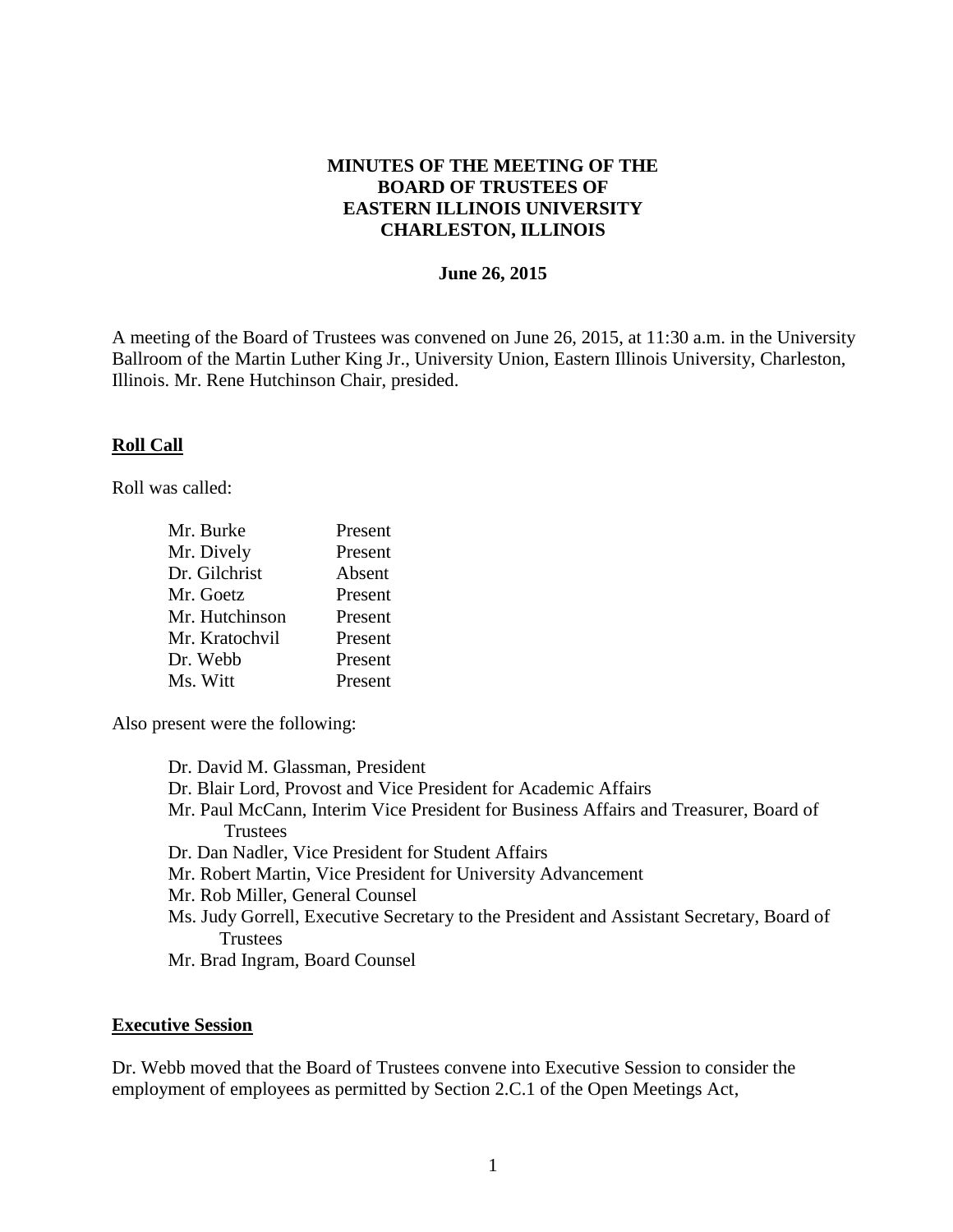collective negotiating matters as permitted by Section 2.C.2 of the Open Meetings Act, and executive session minutes, as permitted by Section 2.C.21 of the Open Meetings Act. Mr. Kratochvil seconded the motion.

Roll was called and the vote was as follows:

| Mr. Burke      | Yes |
|----------------|-----|
| Mr. Dively     | Yes |
| Mr. Goetz      | Yes |
| Mr. Kratochvil | Yes |
| Dr. Webb       | Yes |
| Ms. Witt       | Yes |
| Mr. Hutchinson | Yes |
|                |     |

Motion carried.

Mr. Webb moved to return to Open Session. Mr. Kratochvil seconded the motion.

Roll was called and the vote was as follows:

| Yes |
|-----|
| Yes |
| Yes |
| Yes |
| Yes |
| Yes |
| Yes |
|     |

Motion carried.

# **Information Items**

# **Report from Board Chair**

Chair Hutchinson asked the Trustees and the people in the audience to observe a Moment of Silence for Mr. Larry Rennels, Mayor of Charleston, who passed away early Thursday morning.

## **Committee Reports**

Executive/Planning Committee – Mr. Hutchinson reported that the Executive/Planning Committee met and reviewed several items: Enrollment Management Outcomes and Strategies, EIU as a Tobacco-Free Campus, and EIU Community Outreach. President Glassman is reaching out to the Mayors of Mattoon and Charleston, City of Effingham, and Lake Land College.

Board Relations Committee – No meeting.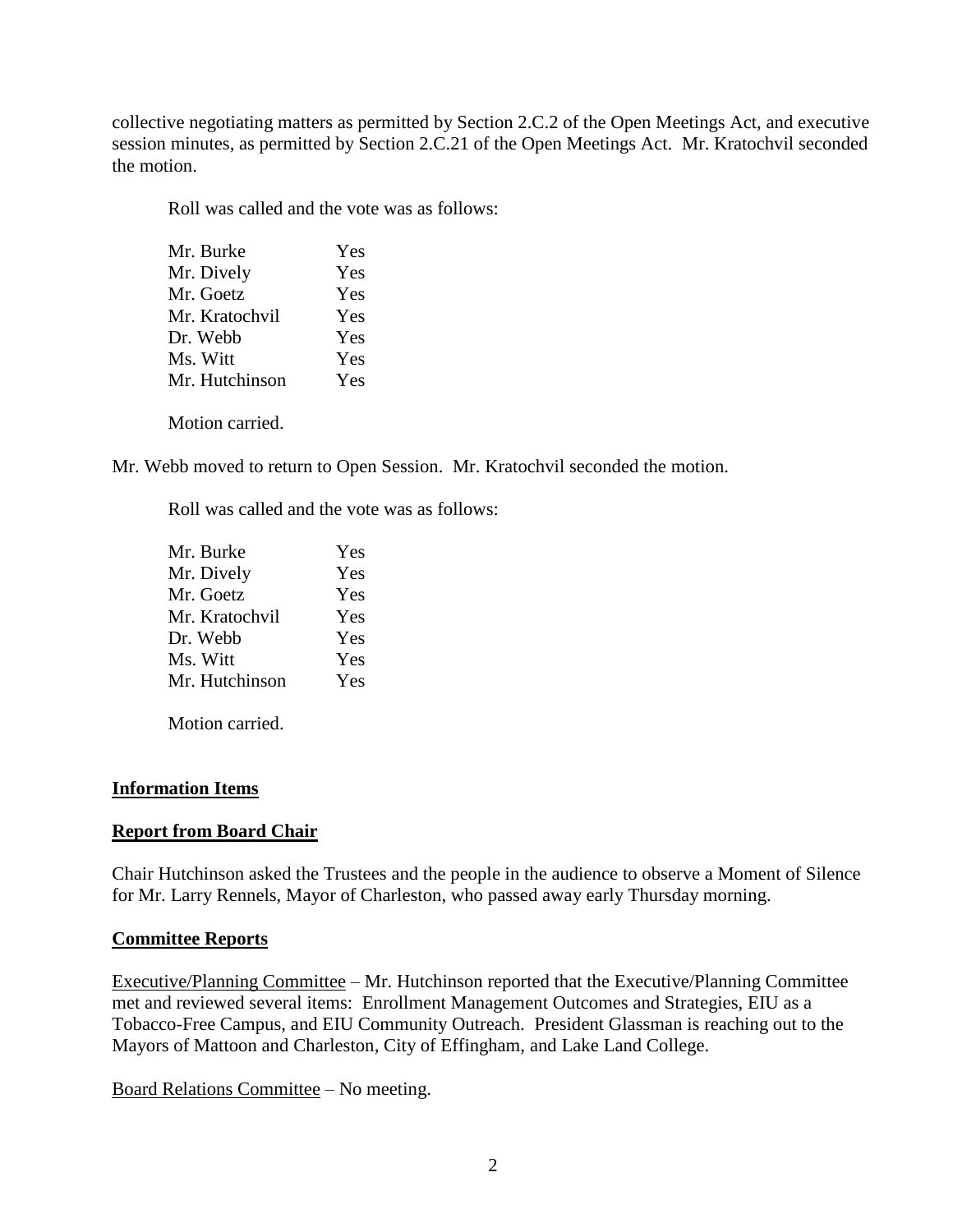Finance/Audit Committee – President Glassman and Interim VP McCann gave an overview of the FY16 all-funds budget and the FY17 budget recommendation. If approved by the Board of Trustees, the FY16 budget and FY17 budget recommendation will be submitted to the Illinois Board of Higher Education. Interim VP McCann also provided an overview on the University's non-indentured reserves.

Board Regulations – No meeting.

Academic and Student Affairs Committee – No meeting.

## **Action Items**

1. Mr. Kratochvil moved to approve the minutes of the Board Meeting on April 24, 2015 and the Joint Board Meeting with Lake Land College on April 23, 2015. Mr. Burke seconded the motion.

Roll was called and the vote was as follows:

| Mr. Burke      | Yes |
|----------------|-----|
| Mr. Dively     | Yes |
| Mr. Goetz      | Yes |
| Mr. Kratochvil | Yes |
| Dr. Webb       | Yes |
| Ms. Witt       | Yes |
| Mr. Hutchinson | Yes |

Motion carried.

2. Executive Session Minutes

Pursuant to 2.06 (c) of the Open Meetings Act the Board reviewed all executive session minutes to determine the need for confidentiality. Dr. Webb made a motion to release the following executive session minutes which no longer require confidentiality and will be made available for public inspection: September 21, 2012, September 27, 2013, November 15, 2013, February 28, 2014, September 19, 2014, and February 3, 2015. The Board also determined no need to retain audio recordings for executive session minutes that have been released for more than 18 months. Mr. Goetz seconded the motion.

| Mr. Burke      | Yes |
|----------------|-----|
| Mr. Dively     | Yes |
| Mr. Goetz      | Yes |
| Mr. Kratochvil | Yes |
| Dr. Webb       | Yes |
| Ms. Witt       | Yes |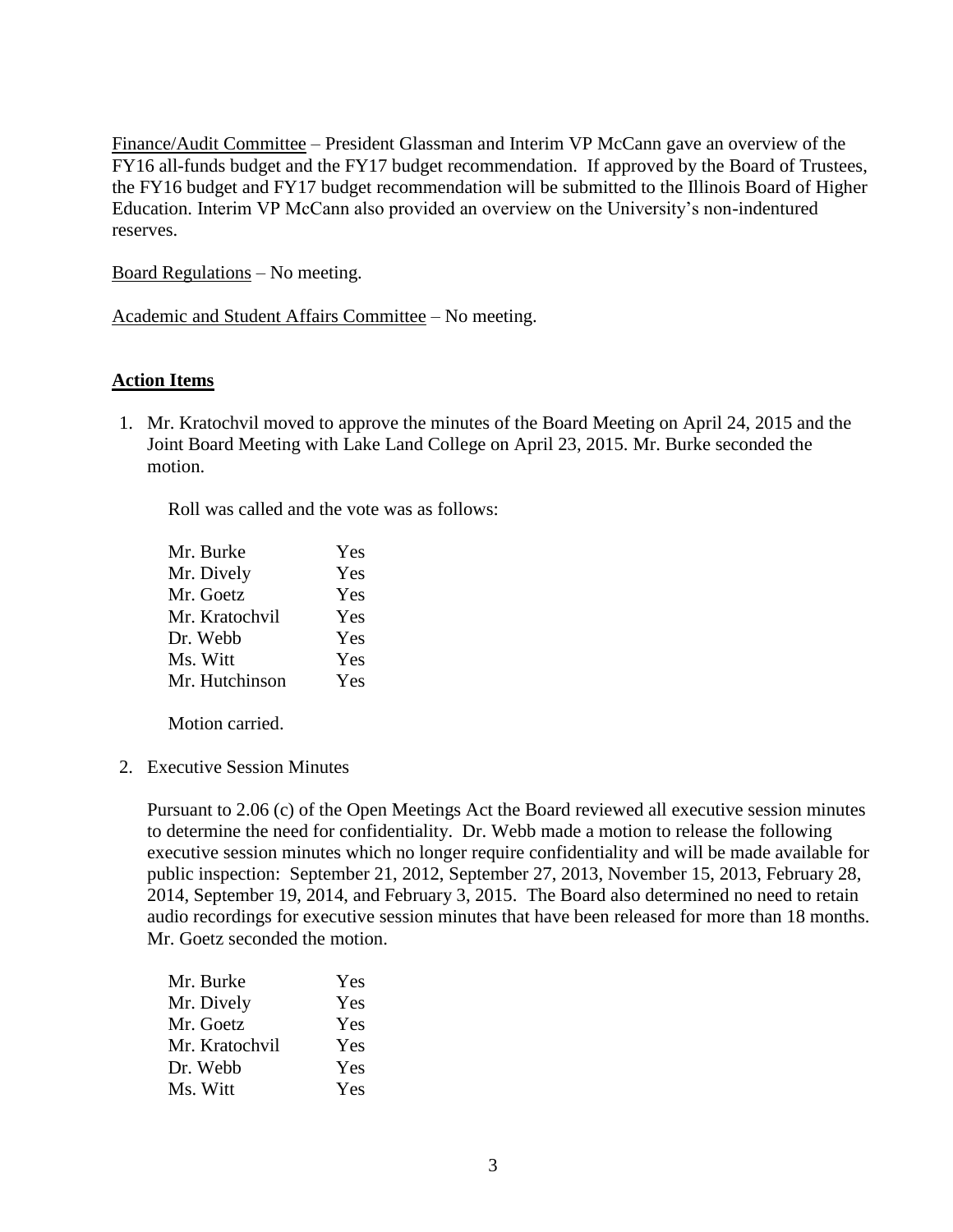Mr. Hutchinson Yes

Motion carried.

3. Mr. McCann gave a brief presentation of the FY16 Budget and FY17 Budget Submission. Mr. Burke moved to approve the FY16 Budget. The FY16 recommended revenue budget for all funds is \$169,445,200 and the recommended expenditure budget for all funds is \$171,804,100. Mr. Goetz seconded the motion.

Roll was called and the vote was as follows:

| Mr. Burke      | Yes |
|----------------|-----|
| Mr. Dively     | Yes |
| Mr. Goetz      | Yes |
| Mr. Kratochvil | Yes |
| Dr. Webb       | Yes |
| Ms. Witt       | Yes |
| Mr. Hutchinson | Yes |
|                |     |

Motion carried.

4. Mr. Goetz moved to approve the FY17 Budget Submission which includes the request of an appropriated/income funds budget of \$89,173,200 built under the assumption of a 5% decrease in general revenue funds of \$2,009,100. The University's FY17 Program Priority Requests (PPRs) now total \$6,030,421 for four initiatives: academic base support, deferred maintenance, recruitment and retention in a diverse learning environment, and technology enhancements. The all-funds FY17 budget request for expenditures totals \$169,232,300 without any new funding for PPRs, and \$175,262,721 with the requested PPR funding. Mr. Burke seconded the motion.

Roll was called and the vote was as follows:

| Mr. Burke      | Yes |
|----------------|-----|
| Mr. Dively     | Yes |
| Mr. Goetz      | Yes |
| Mr. Kratochvil | Yes |
| Dr. Webb       | Yes |
| Ms. Witt       | Yes |
| Mr. Hutchinson | Yes |
|                |     |

Motion carried.

5. Mr. Kratochvil moved to approve the purchase of the annual Supply of Gasoline from South Central FS Inc., Effingham, IL, at a cost not to exceed \$540,000.00. This contract renewal shall be for the two-year period July 1, 2015 – June 30, 2017, this agreement is for the supply and delivery of gasoline to be used in university vehicles. The fund source is appropriated and income funds. Mr. Burke seconded the motion.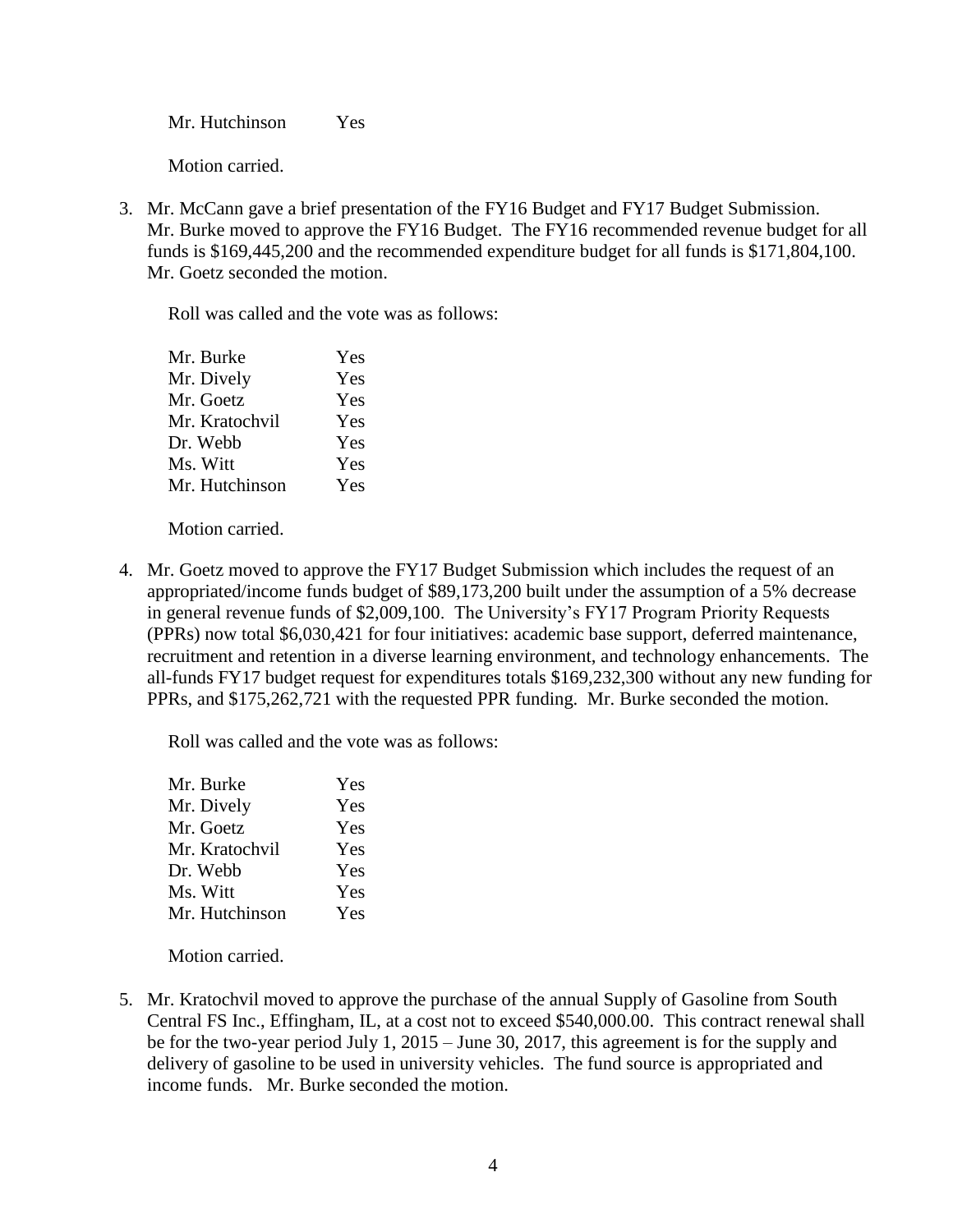Roll was called and the vote was as follows:

| Mr. Burke      | Yes |
|----------------|-----|
| Mr. Dively     | Yes |
| Mr. Goetz      | Yes |
| Mr. Kratochvil | Yes |
| Dr. Webb       | Yes |
| Ms. Witt       | Yes |
| Mr. Hutchinson | Yes |

Motion carried.

6. Mr. Dively moved to approve the purchase of a membership in the Consortium of Academic and Research Libraries in Illinois (CARLI) for Booth Library for the period July 1, 2015 through June 30, 2016 from the University of Illinois, Champaign, IL, at a cost not to exceed \$350,000.00. CARLI provides access to resources of libraries statewide, primarily electronic and includes indexes, abstracts and databases. Additionally, CARLI maintains an inter-library book lending program. The fund source is appropriated and income funds. Mr. Kratochvil seconded the motion.

Roll was called and the vote was as follows:

| Mr. Burke      | Yes |
|----------------|-----|
| Mr. Dively     | Yes |
| Mr. Goetz      | Yes |
| Mr. Kratochvil | Yes |
| Dr. Webb       | Yes |
| Ms. Witt       | Yes |
| Mr. Hutchinson | Yes |

Motion carried.

7. Mr. Kratochvil moved to approve the Telephone Service Agreement from Consolidated Communications, Inc., Mattoon, IL, at a cost not to exceed \$500,000.00. This contract renewal shall be for the period of July 1, 2015 through June 30, 2016. The agreement includes Centrex (local telephone), long distance, voice-mail, paging, operator services, maintenance, and internet services. The fund source is appropriated and income funds. Dr. Webb seconded the motion.

Roll was called and the vote was as follows:

| Yes     |
|---------|
| Abstain |
| Abstain |
| Yes     |
| Yes     |
| Yes     |
|         |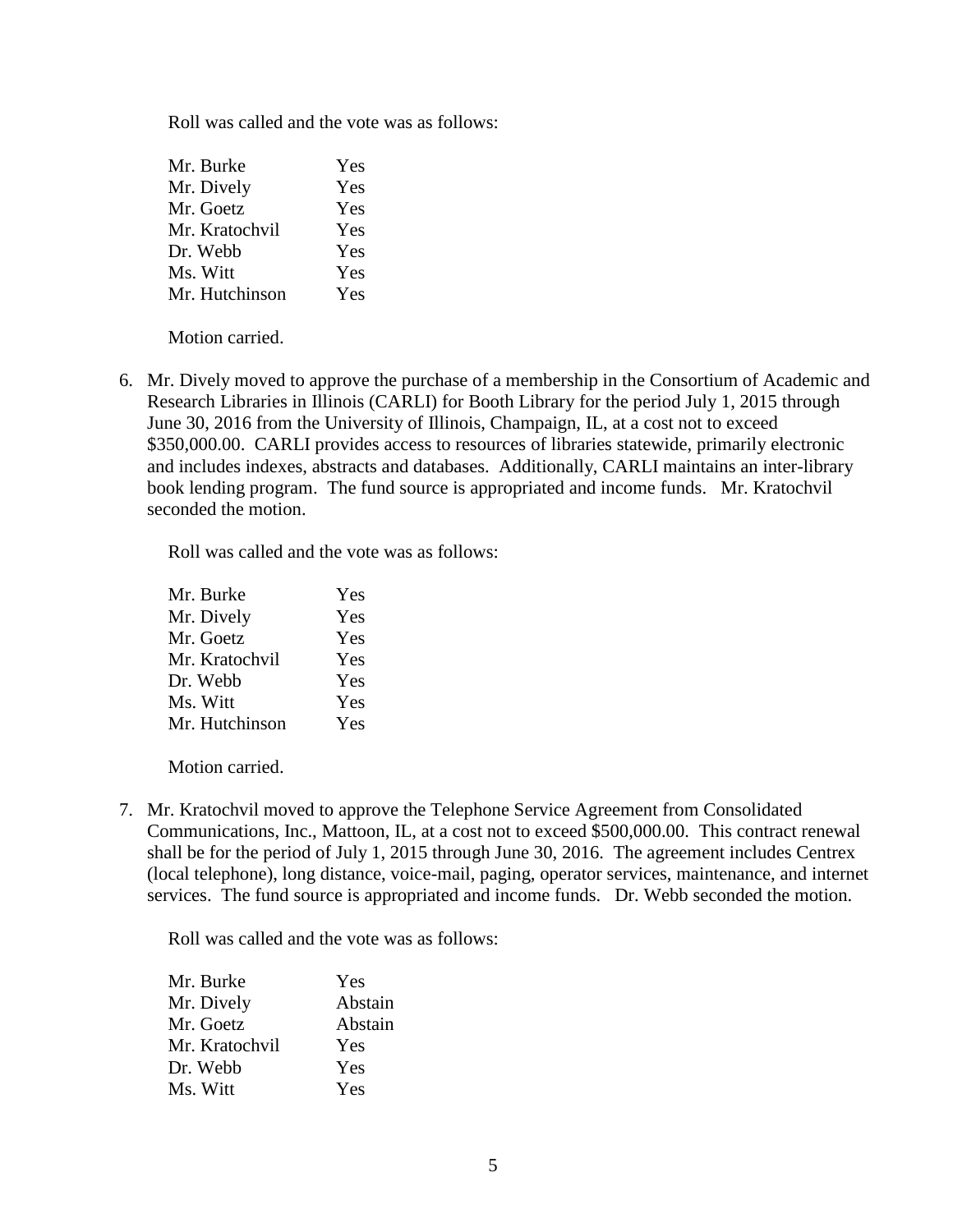Mr. Hutchinson Yes

Motion carried

8. Mr. Goetz moved to approve the purchase of Library Books, Periodicals and Electronic Resources for fiscal year 2016 from EBSCO Industries Inc., Cary, IL, at a cost not to exceed \$600,000.00. This purchase is primarily for periodicals which generally contain the most current subject matter. The information included in these books and periodicals is needed to support both student and faculty research in all academic disciplines. The fund source is appropriated and income funds. Mr. Burke seconded the motion.

Roll was called and the vote was as follows:

| Mr. Burke      | Yes |
|----------------|-----|
| Mr. Dively     | Yes |
| Mr. Goetz      | Yes |
| Mr. Kratochvil | Yes |
| Dr. Webb       | Yes |
| Ms. Witt       | Yes |
| Mr. Hutchinson | Yes |
|                |     |

Motion carried.

9. Mr. Dively moved to approve the purchase of Library Books for fiscal year 2016 from Yankee Book Peddler, Contoocook, NH, at a cost not to exceed \$300,000.00. This purchase is for books in various formats including print and online. The information included in these books is needed to support both student and faculty research in all academic disciplines. The fund source is appropriated and income funds. Mr. Burke seconded the motion.

Roll was called and the vote was as follows:

| Yes |
|-----|
| Yes |
| Yes |
| Yes |
| Yes |
| Yes |
| Yes |
|     |

Motion carried.

10. Mr. Goetz moved to approve the adjustments to non-indentured reserves. Approval is requested in order to retain working capital allowances and adequate funds for repair/replacement of equipment and/or relevant facilities, and in accordance with Section V.G.5 of the Board of Trustees Regulations and Sections IV.A.1 and IV.C.2 of the University Guidelines 1982, Board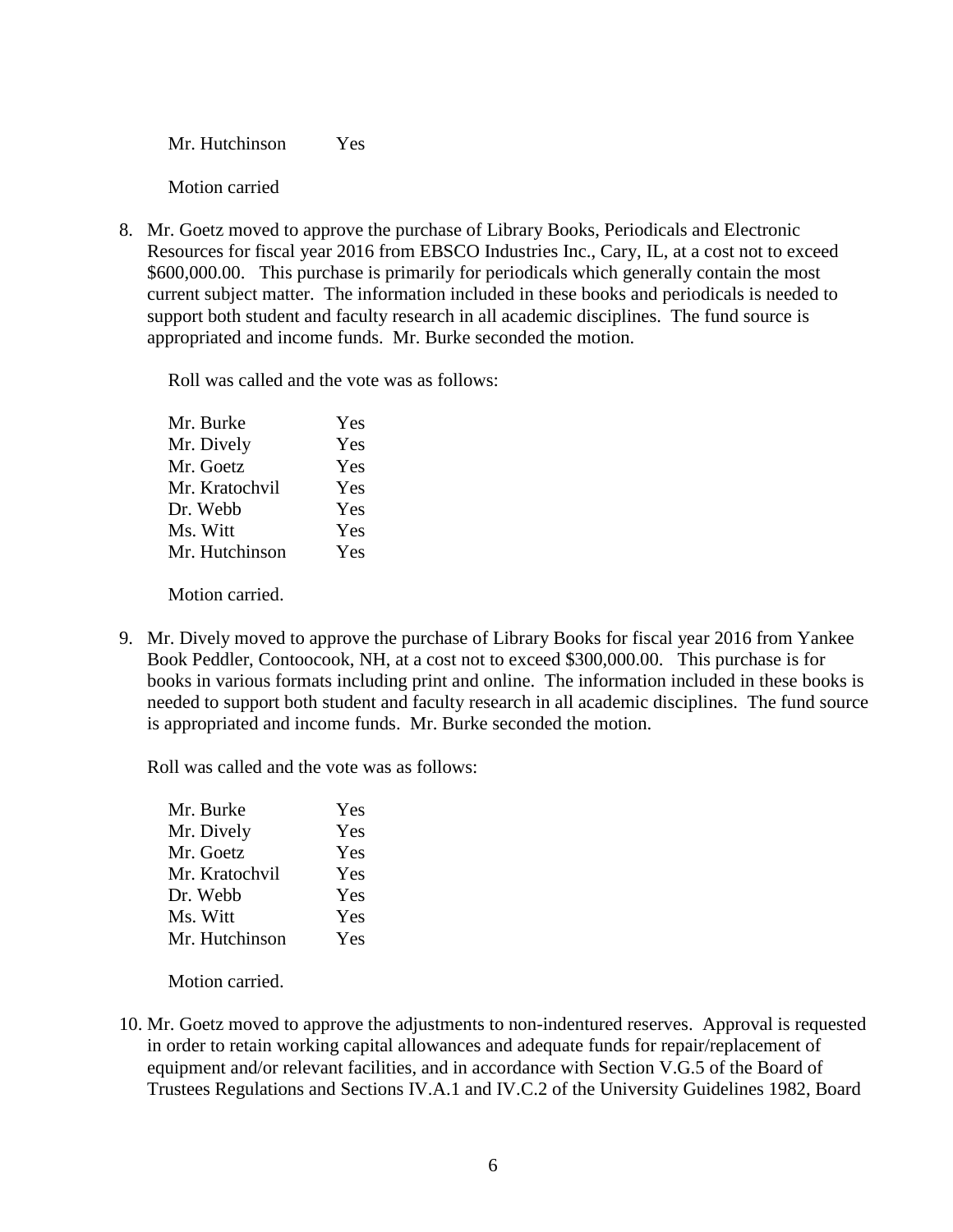approval is requested to increase/(decrease) reserves as follows: Student/Staff Programs/Services -- \$5,000. The University is requesting approval to abandon two projects under the 1982 University Guidelines. Per the Guidelines, any remaining balance will revert to the Income Fund. The two capital projects are: Honors College Renovations -- \$2,000,000 and the Grounds Shop -- \$100,000. Mr. Burke seconded the motion.

11. Mr. Dively moved to approve the Emeritus Designation for Dr. William L. Perry. Mr. Goetz seconded the motion.

Roll was called and the vote was as follows:

| Mr. Burke      | Yes |
|----------------|-----|
| Mr. Dively     | Yes |
| Mr. Goetz      | Yes |
| Mr. Kratochvil | Yes |
| Dr. Webb       | Yes |
| Ms. Witt       | Yes |
| Mr. Hutchinson | Yes |

Motion carried.

12. Dr. Webb moved to approve the 2016 Board Meeting Calendar: Friday, January 22, 2016, Friday, April 29, 2016, Friday, June 24, 2016, Friday, September 16, 2016, and Friday, November 18, 2016. Meetings are subject to change with adequate notice. All meetings will be held on the campus of Eastern Illinois University in Charleston, Illinois, unless other notice is given. Mr. Goetz seconded the motion.

Roll was called and the vote was as follows:

| Mr. Burke      | Yes |
|----------------|-----|
| Mr. Dively     | Yes |
| Mr. Goetz      | Yes |
| Mr. Kratochvil | Yes |
| Dr. Webb       | Yes |
| Ms. Witt       | Yes |
| Mr. Hutchinson | Yes |

Motion carried.

13. Mr. Kratochvil moved to approve the resolution acknowledging the service of Mr. Kristopher Goetz as the Board Chair for the period of April 2014—April 2015 read by Mr. Rene Hutchinson, Chair of the Board of Trustees. Mr. Burke seconded the motion.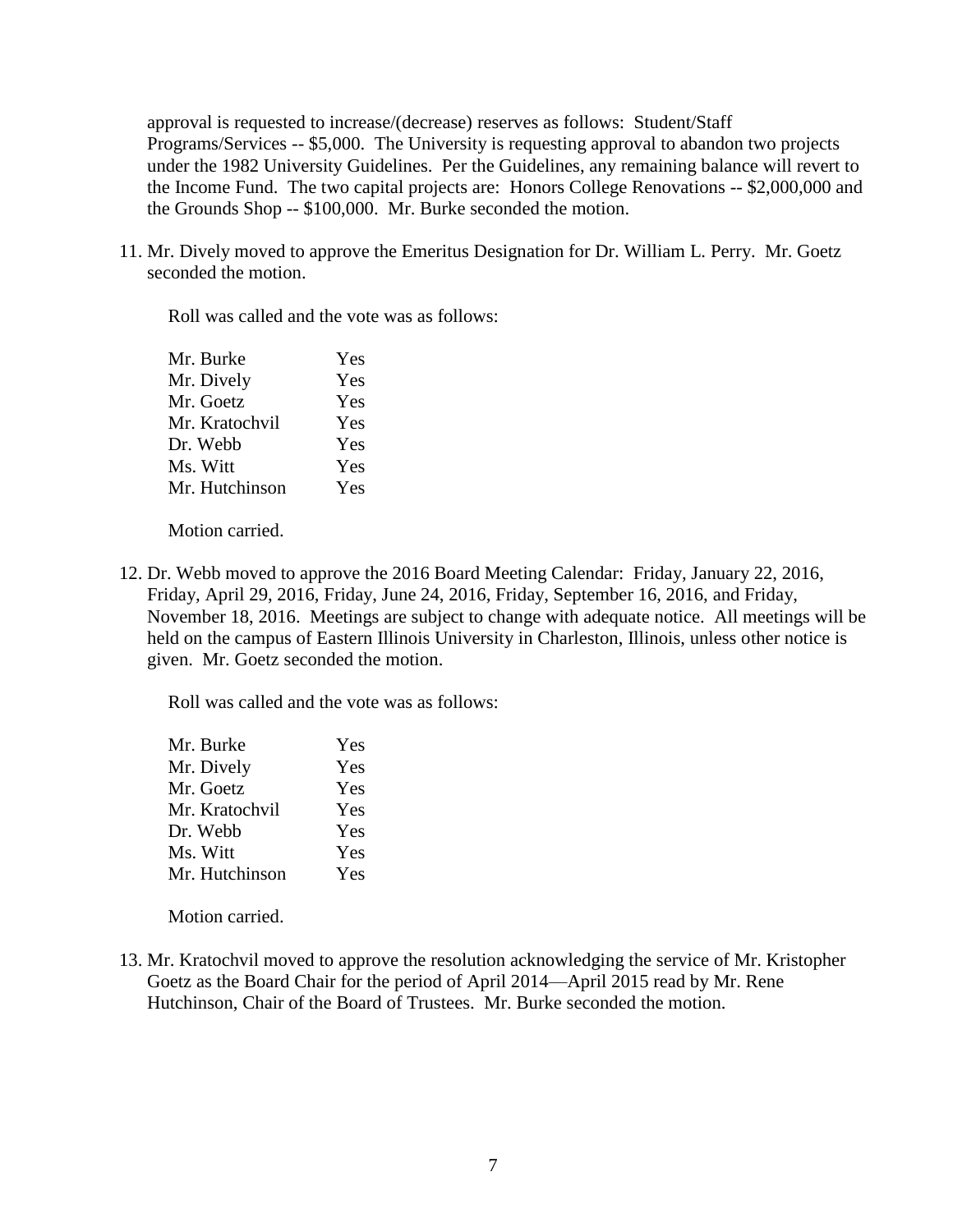# **Commendation Presented to Kristopher M. Goetz**

*WHEREAS, following in his family footsteps, Kristopher M. Goetz enrolled at Eastern Illinois University, where he received both a bachelor's degree in psychology (1998) and a master's degree in clinical psychology (2000); and* 

*WHEREAS, upon his graduation, Mr. Goetz began a successful career in the healthcare industry, where he has served as a consultant to hospitals nationwide, leading operational and quality improvement initiatives; and* 

*WHEREAS, in October 2011, Mr. Goetz was named by Illinois Governor Pat Quinn to serve on the EIU Board of Trustees of his alma mater; and* 

*WHEREAS, in April 2014, he was elected chair of that board for a one-year period, during which time the board named its 12th president, convened its first joint meeting with the Lake Land College Board of Trustees, and supported university philanthropic efforts that led to Eastern's highest fundraising year in history; and* 

*WHEREAS, Mr. Goetz fondly remembers his days as an EIU student and those rare occasions when he took time aside from his studies for a social life, thus meeting his future wife, Jill, also an EIU alumnus; and* 

*WHEREAS, Mr. Goetz now is the father of three daughters, all destined to become Future Panthers (if he has any say in the matter!).* 

*THEREFORE, BE IT RESOLVED that the members of the Eastern Illinois University Board of Trustees, along with the university's administration, faculty and staff, do hereby express their utmost gratitude to Kristopher M. Goetz for his dedicated service to Eastern Illinois University, to higher education and to the people of Illinois, and do hereby thank him for his past, present and future service to Eastern Illinois University and the community-at-large.*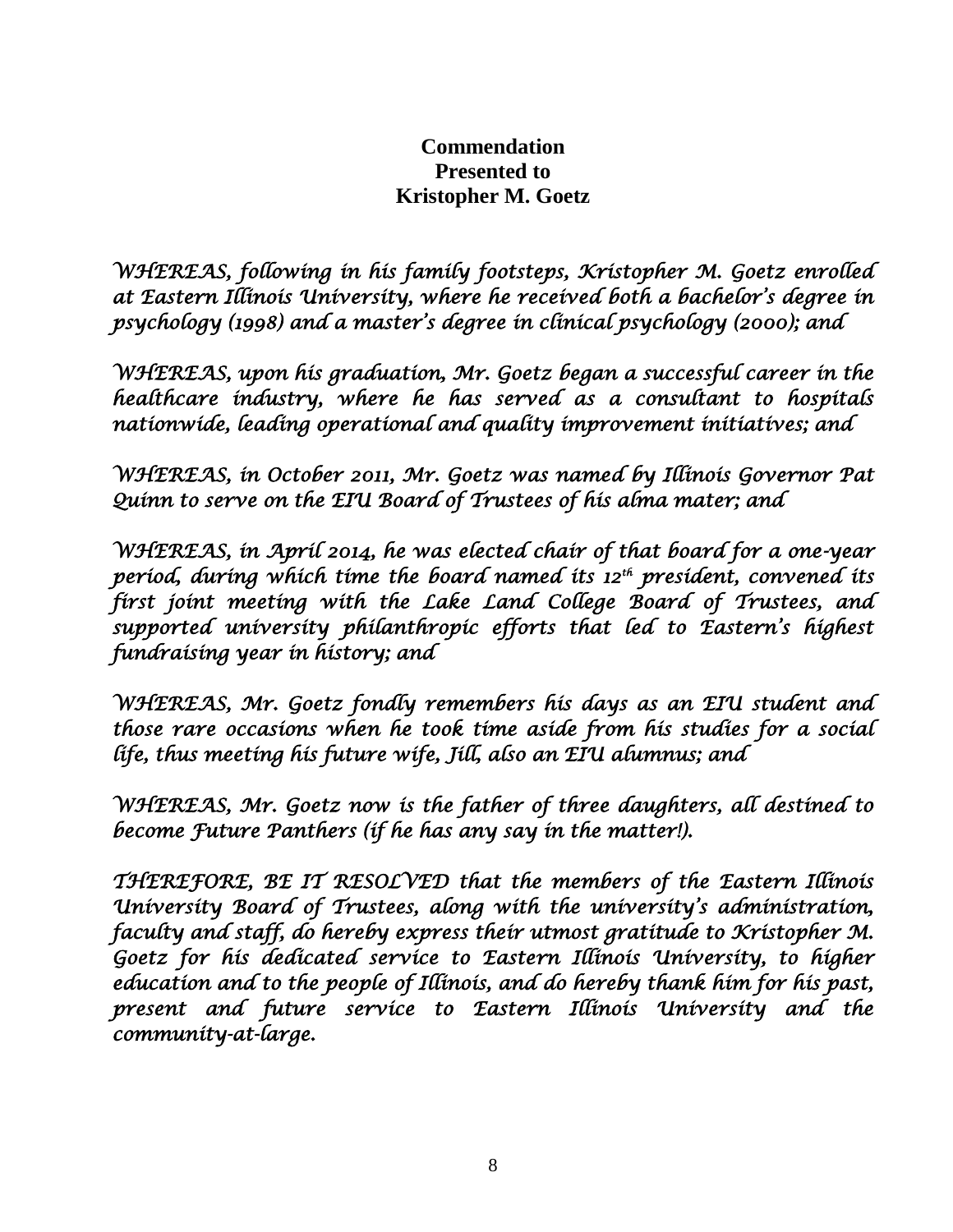Roll was called and the vote was as follows:

| Mr. Burke      | Yes     |
|----------------|---------|
| Mr. Dively     | Yes     |
| Mr. Goetz      | Abstain |
| Mr. Kratochvil | Yes     |
| Dr. Webb       | Yes     |
| Ms. Witt       | Yes     |
| Mr. Hutchinson | Yes     |
|                |         |

Motion carried.

## **Information Items (continued)**

## **President's Report**

Dr. Glassman made brief remarks and reported on some of the activities on campus thus far, such as Boys State, Girls State, Cavaliers, Orientation, and Golden Apple. Dr. Glassman also acknowledged Mary Herrington-Perry who will be leaving the University after 32 years of service.

### **Reports from Constituencies**

Faculty Senate – No Report Staff Senate – No Report Student Government – No Report

# **Summary of Purchases \$100,000 - \$249,999**

| Vendor                                                                  | <b>Type of Purchase</b>                                                        | <b>Bids</b> | <b>Amount</b> |
|-------------------------------------------------------------------------|--------------------------------------------------------------------------------|-------------|---------------|
| <b>Public Broadcasting Service</b>                                      | <b>WEIU Membership to PBS</b><br>$7/1/15 - 6/30/16$                            | (A)         | \$249,000.00  |
| <b>BRIC Partnership, LLC</b><br>Belleville, IL                          | Engineering retainer for small projects<br>$7/1/2015 - 6/30/16$                | (B)         | \$175,000.00  |
| <b>Meadowbrook Meat Company</b><br>d/b/a/MBM Corporation<br>Atlanta, GA | Resale food and non-food items to be sold<br>in Chick-fil-A $7/1/15 - 6/30/16$ | (A)         | \$160.000.00  |
| <b>CDWG</b><br>Vernon Hills, IL                                         | Two (2) distribution switches / phase 2                                        | (C)         | \$115,633.80  |
| <b>CDWG</b><br>Vernon Hills, IL                                         | Edge switches and cables / phase 3                                             | (C)         | \$165,886.06  |
| Gorski Reifsteck Architects<br>Champaign, IL                            | Architectural retainer / option period 2                                       | (B)         | \$150,000.00  |